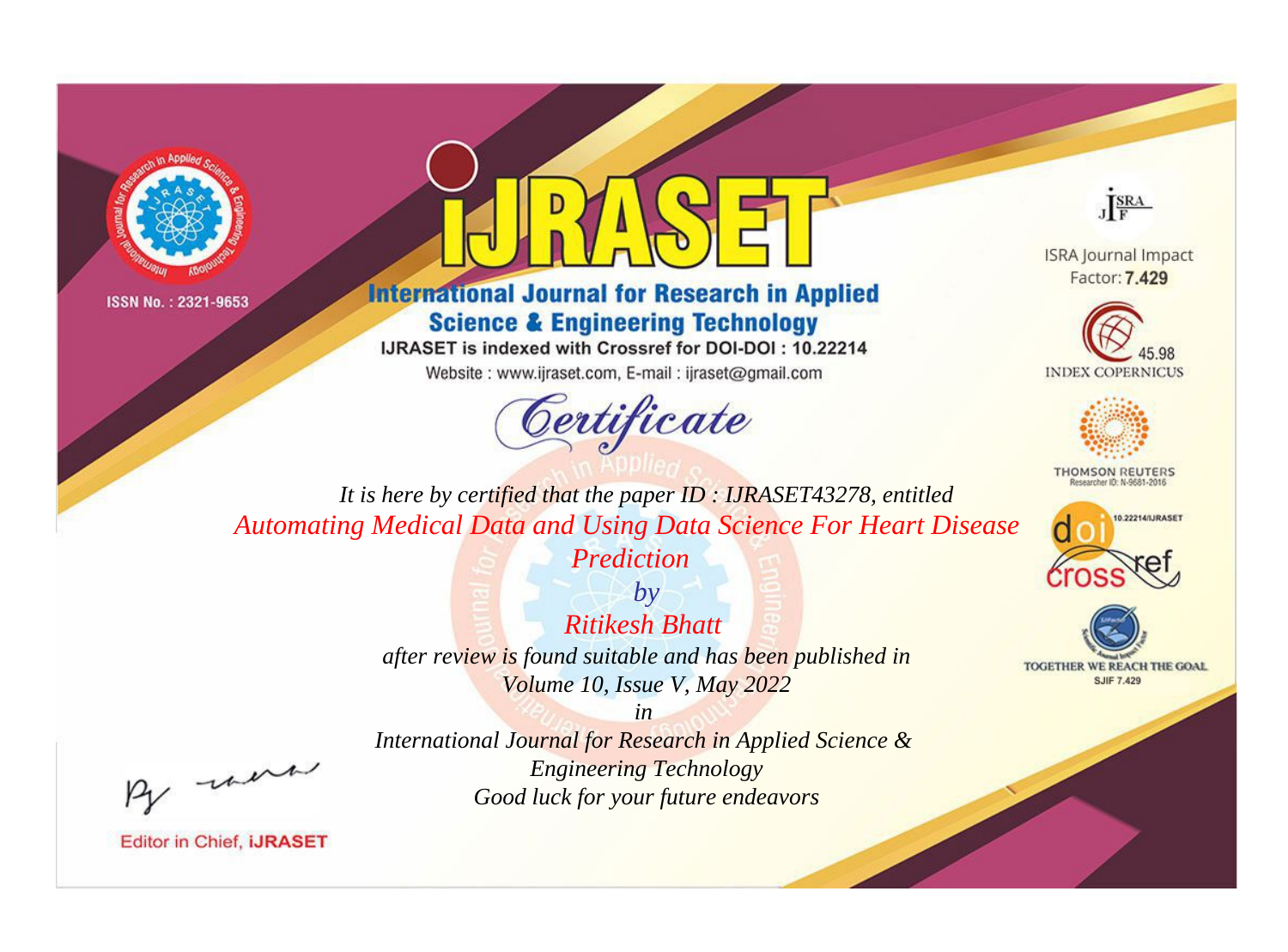



**International Journal for Research in Applied Science & Engineering Technology** 

IJRASET is indexed with Crossref for DOI-DOI: 10.22214

Website: www.ijraset.com, E-mail: ijraset@gmail.com





**ISRA Journal Impact** Factor: 7.429





**THOMSON REUTERS** 



TOGETHER WE REACH THE GOAL **SJIF 7.429** 

*It is here by certified that the paper ID : IJRASET43278, entitled Automating Medical Data and Using Data Science For Heart Disease* 

*Prediction*

*by Toufiq Shaikh after review is found suitable and has been published in Volume 10, Issue V, May 2022*

, un

*International Journal for Research in Applied Science & Engineering Technology Good luck for your future endeavors*

*in*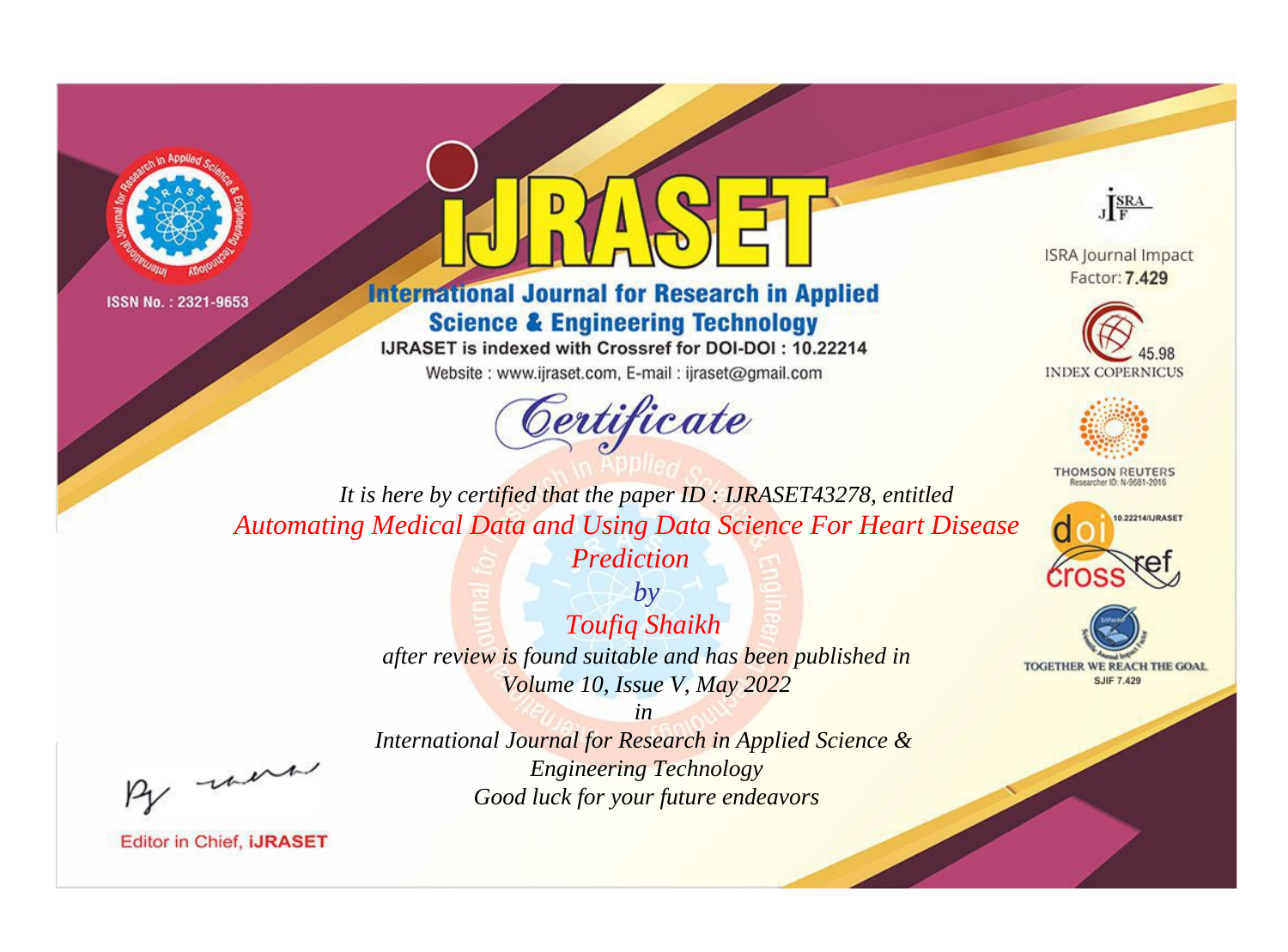



**International Journal for Research in Applied Science & Engineering Technology** 

IJRASET is indexed with Crossref for DOI-DOI: 10.22214

Website: www.ijraset.com, E-mail: ijraset@gmail.com





**ISRA Journal Impact** Factor: 7.429





**THOMSON REUTERS** 



TOGETHER WE REACH THE GOAL **SJIF 7.429** 

*It is here by certified that the paper ID : IJRASET43278, entitled Automating Medical Data and Using Data Science For Heart Disease* 

*Prediction*

*by Dr. Sandeep Patil after review is found suitable and has been published in Volume 10, Issue V, May 2022*

, un

*International Journal for Research in Applied Science & Engineering Technology Good luck for your future endeavors*

*in*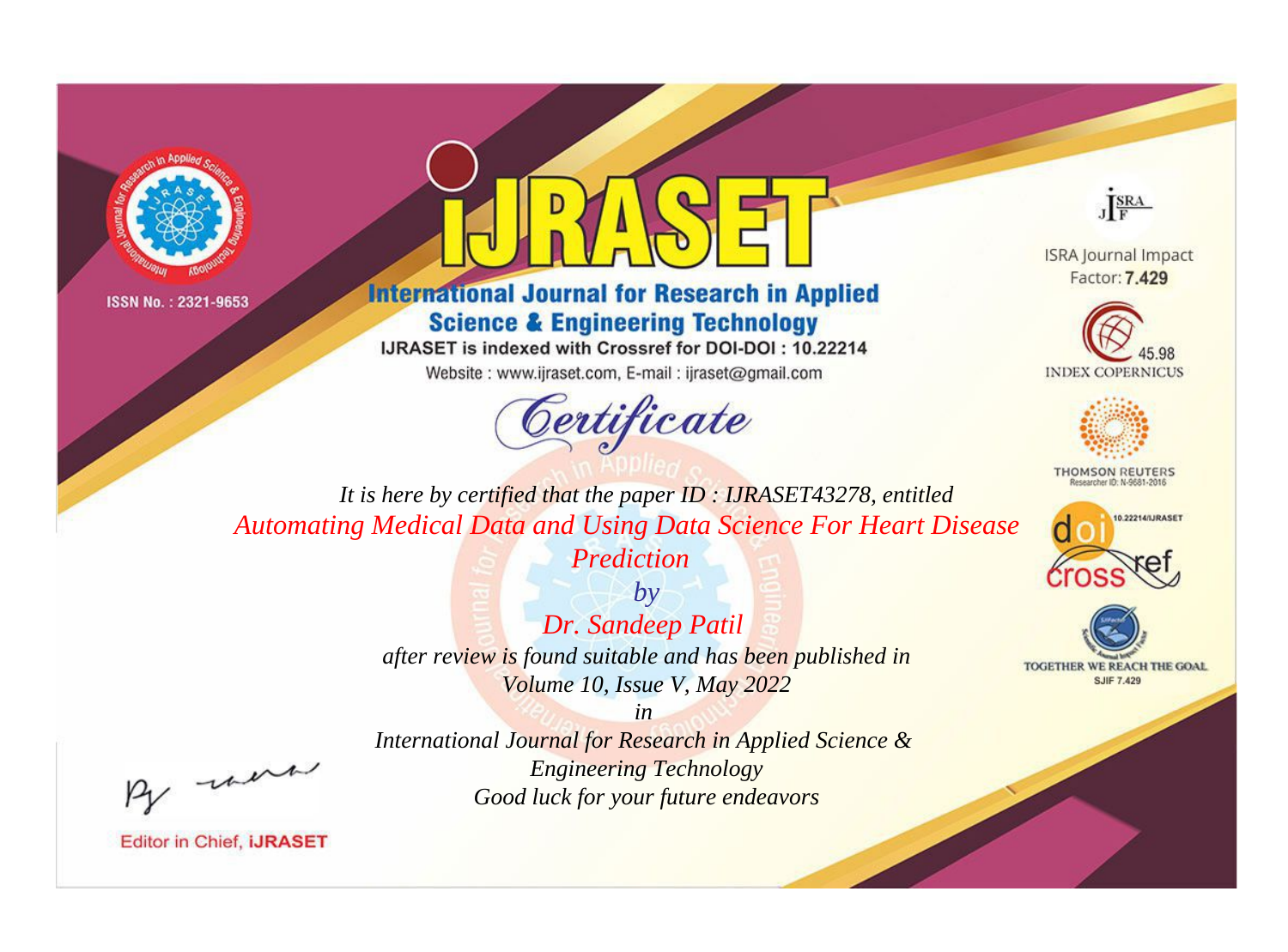



**International Journal for Research in Applied Science & Engineering Technology** 

IJRASET is indexed with Crossref for DOI-DOI: 10.22214

Website: www.ijraset.com, E-mail: ijraset@gmail.com





**ISRA Journal Impact** Factor: 7.429





**THOMSON REUTERS** 



TOGETHER WE REACH THE GOAL **SJIF 7.429** 

*It is here by certified that the paper ID : IJRASET43278, entitled Automating Medical Data and Using Data Science For Heart Disease* 

*Prediction*

*by Mohnish Harwani after review is found suitable and has been published in Volume 10, Issue V, May 2022*

, un

*International Journal for Research in Applied Science & Engineering Technology Good luck for your future endeavors*

*in*